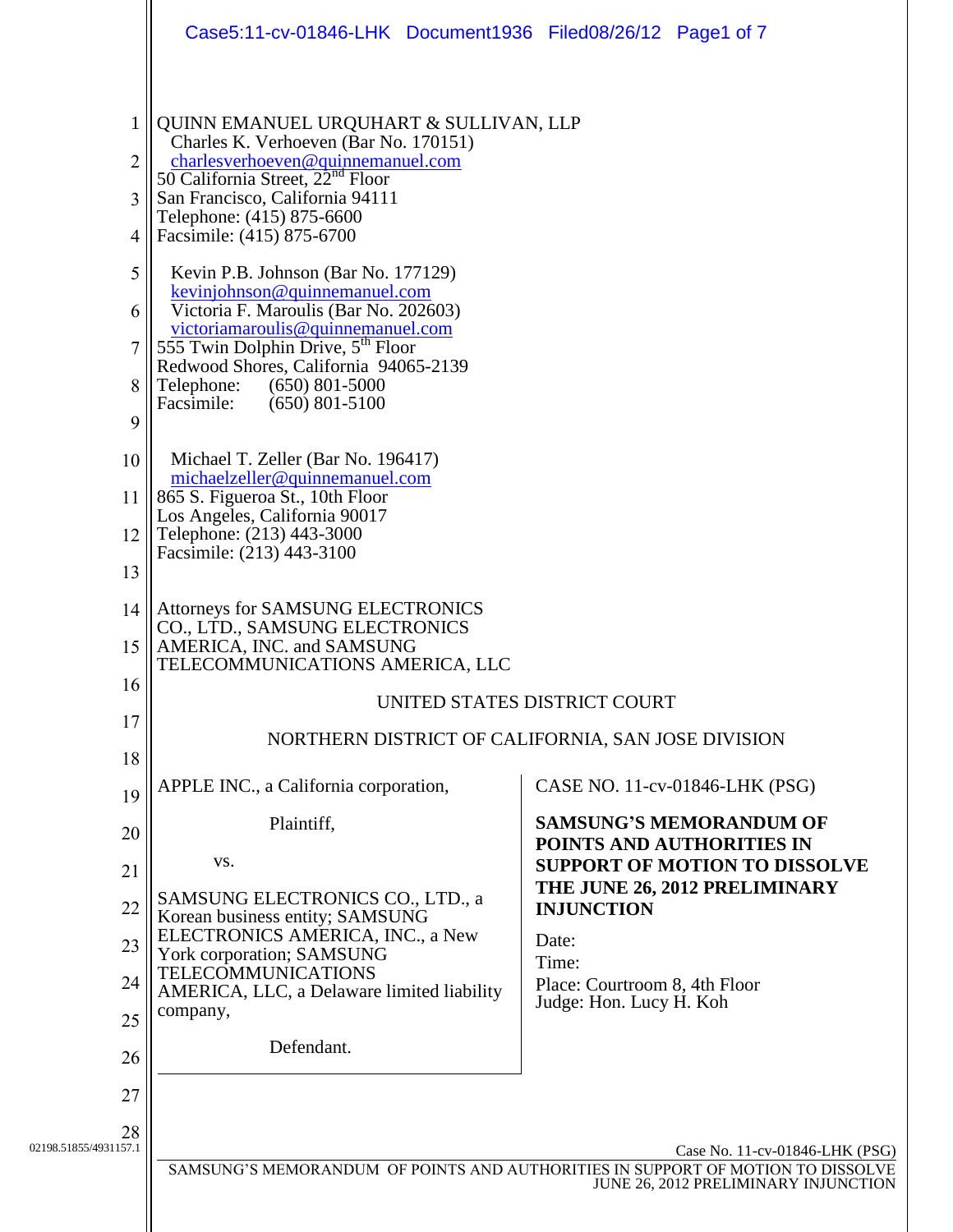|                             | Case5:11-cv-01846-LHK Document1936 Filed08/26/12 Page2 of 7                                                                                         |
|-----------------------------|-----------------------------------------------------------------------------------------------------------------------------------------------------|
| 1<br>$\overline{2}$         | <b>TABLE OF CONTENTS</b>                                                                                                                            |
| 3                           | Page                                                                                                                                                |
| 4                           |                                                                                                                                                     |
| 5                           |                                                                                                                                                     |
| 6                           |                                                                                                                                                     |
| 7                           |                                                                                                                                                     |
| 8                           | THE PRELIMINARY INJUNCTION SHOULD BE DISSOLVED IN LIGHT OF<br>$\mathbf{I}$ .                                                                        |
| 9                           | THE JURY VERDICT ON NON-INFRINGEMENT OF THE D'889 PATENT2                                                                                           |
| 10                          | THE BOND SHOULD BE RETAINED PENDING A HEARING ON DAMAGES3<br>II.                                                                                    |
| 11                          |                                                                                                                                                     |
| 12                          |                                                                                                                                                     |
| 13                          |                                                                                                                                                     |
| 14                          |                                                                                                                                                     |
| 15                          |                                                                                                                                                     |
| 16                          |                                                                                                                                                     |
| 17                          |                                                                                                                                                     |
| 18                          |                                                                                                                                                     |
| 19                          |                                                                                                                                                     |
| 20                          |                                                                                                                                                     |
| 21                          |                                                                                                                                                     |
| 22                          |                                                                                                                                                     |
| 23                          |                                                                                                                                                     |
| 24                          |                                                                                                                                                     |
| 25                          |                                                                                                                                                     |
| 26                          |                                                                                                                                                     |
| 27                          |                                                                                                                                                     |
| 28<br>02198.51855/4931157.1 | Case No. 11-cv-01846-LHK (PSG)<br>SAMSUNG'S MEMORANDUM OF POINTS AND AUTHORITIES IN SUPPORT OF MOTION TO STAY JUNE<br>26, 2012 ORDER PENDING APPEAL |
|                             |                                                                                                                                                     |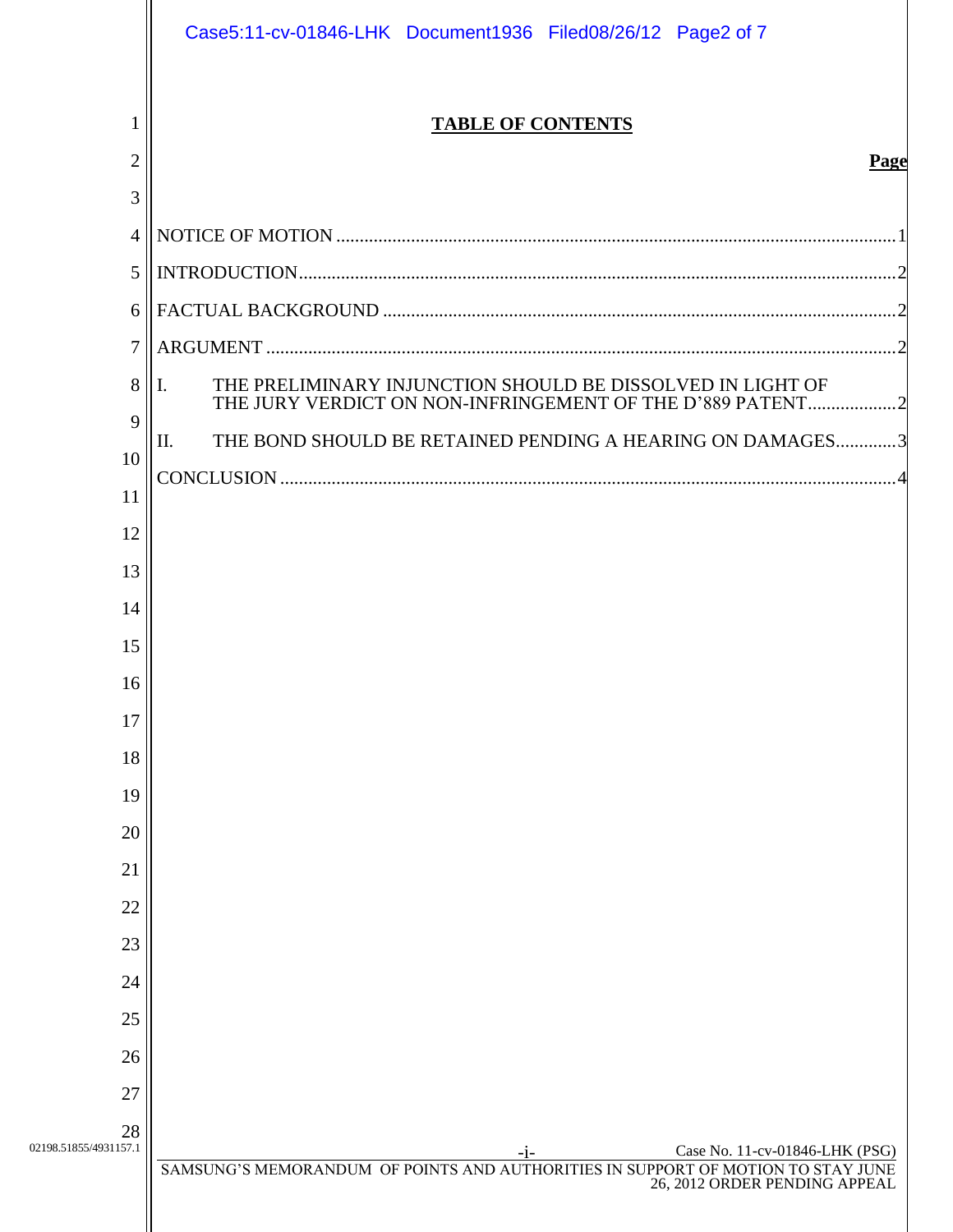**NOTICE OF MOTION**

20

21

22

23

24

25

26

27

28

TO ALL PARTIES AND THEIR ATTORNEYS OF RECORD:

3 4 5 6 7 8 9 10 11 12 13 14 15 16 17 18 19 PLEASE TAKE NOTICE that Defendants Samsung Electronics Co., Ltd., Samsung Electronics America, Inc., and Samsung Telecommunications America, LLC (collectively "Samsung") shall and hereby do move the Court to dissolve its June 26, 2012 Order Granting Preliminary Injunction or, alternatively, in the event the Court determines that it does not have jurisdiction, for an indicative ruling pursuant to Fed. R. Civ. P. 62.1 that the Court would dissolve the preliminary injunction were jurisdiction restored to the Court. This motion is based on this notice of motion and supporting memorandum, and such other written or oral argument as may be presented at or before the time this motion is taken under submission by the Court. **RELIEF REQUESTED**  Samsung seeks an order dissolving the Court"s June 26, 2012 Order Granting Preliminary Injunction and/or an indicative ruling that the Court would dissolve the preliminary injunction were jurisdiction restored to the Court. Samsung also requests that the Court retain Apple"s bond pending a determination of the damages suffered by Samsung as a result of the injunction. Samsung concurrently files a Motion to Shorten Briefing Schedule. DATED: August 26, 2012 QUINN EMANUEL URQUHART & SULLIVAN, LLP

> By */s/ Victoria F. Maroulis* Charles K. Verhoeven Kevin P.B. Johnson Victoria F. Maroulis Michael T. Zeller

> > Attorneys for SAMSUNG ELECTRONICS CO., LTD., SAMSUNG ELECTRONICS AMERICA, INC., and SAMSUNG TELECOMMUNICATIONS AMERICA, LLC

02198.51855/4931157.1 Case No. 11-cv-01846-LHK (PSG) SAMSUNG"S MEMORANDUM OF POINTS AND AUTHORITIES IN SUPPORT OF MOTION TO DISSOLVE JUNE 26, 2012 PRELIMINARY INJUNCTION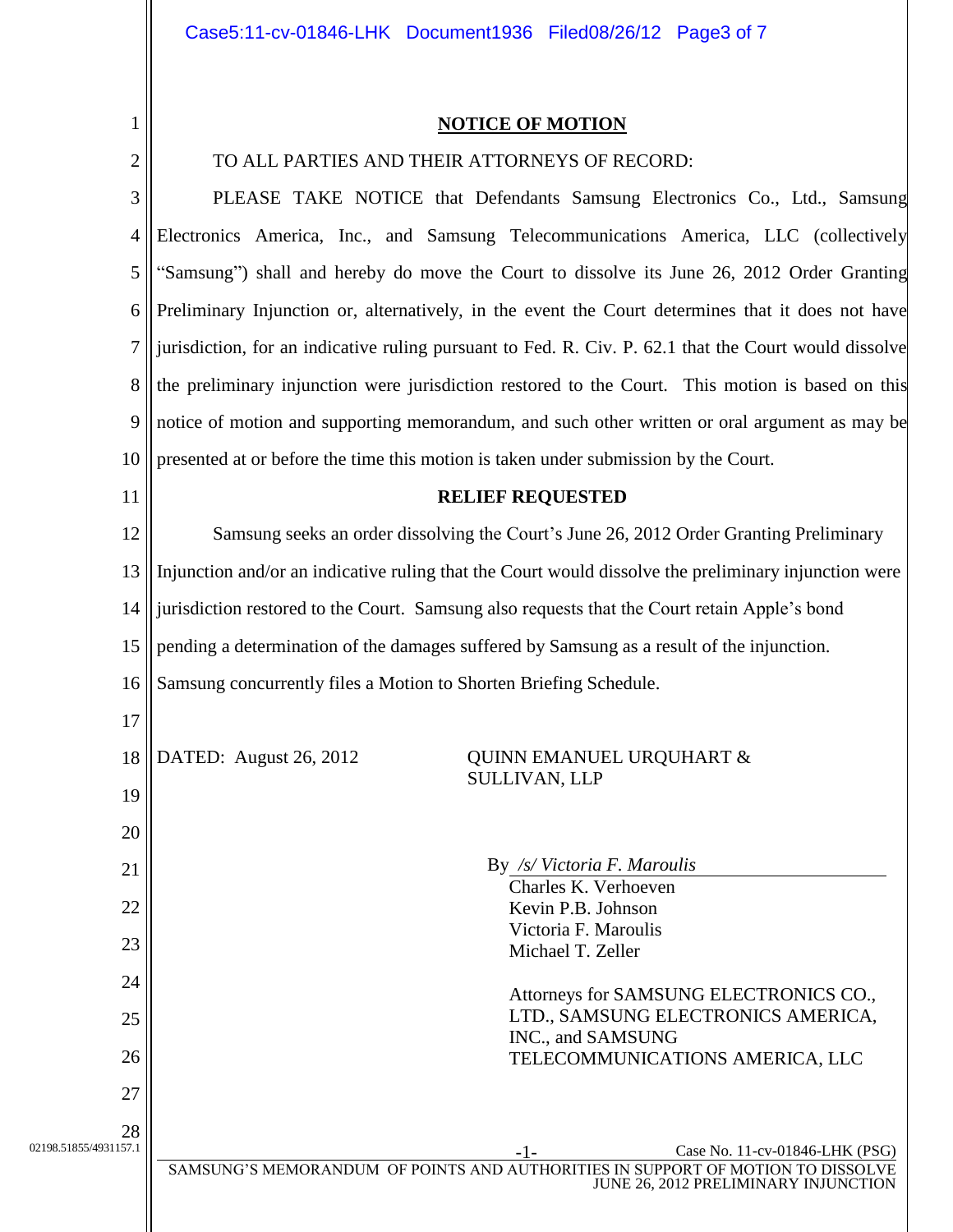1

### **INTRODUCTION**

2 3 4 5 6 7 8 9 Defendants Samsung Electronics Co., Ltd., Samsung Electronics America, Inc., and Samsung Telecommunications America, LLC (collectively, "Samsung") respectfully submit this memorandum in support of their motion that the Court (1) dissolve the preliminary injunction entered on June 26, 2012, that enjoined sales of Samsung's Galaxy Tab 10.1 (Dkt. No. 1135), and (2) retain the bond posted by Plaintiff Apple, Inc. ("Apple") pending a determination of damages suffered by Samsung as a result of the injunction. In the event that the Court determines it does not presently have jurisdiction to dissolve the preliminary injunction, Samsung respectfully requests that the Court provide an indicative ruling pursuant to Fed. R. Civ. P. 62.1.

10

#### **FACTUAL BACKGROUND**

11 12 13 14 15 16 17 18 19 20 On June 26, 2012, the Court preliminarily enjoined Samsung from "making, using, offering to sell, or selling within the United States, or importing into the United States, Samsung"s Galaxy Tab 10.1 tablet computer, and any product that is no more than colorably different from this specified product and embodies any design contained in U.S. Design Patent No. D504,889." (Dkt. No. 1135, at 7.) Samsung timely filed a notice of appeal that same day. A trial in this matter was held from July 30-August 24, 2012, resulting in a finding by the jury that the Galaxy Tab 10.1 did not infringe Apple"s D"889 patent. (Dkt. No. 1931, at 7.) The Court has entered final judgment reflecting the jury"s verdict. (Dkt. No. 1933.) Accordingly, Samsung requests that the Court dissolve the preliminary injunction and retain the \$2.6 million bond posted by Apple pending a determination of damages suffered by Samsung as a result of the injunction.

- 21
- 22

23

# **ARGUMENT**

#### **I. THE PRELIMINARY INJUNCTION SHOULD BE DISSOLVED IN LIGHT OF THE JURY VERDICT ON NON-INFRINGEMENT OF THE D'889 PATENT**

24 25 26 27 28 "A plaintiff seeking a preliminary injunction must establish that he is likely to succeed on the merits, that he is likely to suffer irreparable harm in the absence of preliminary relief, that the balance of equities tips in his favor, and that an injunction is in the public interest." *Winter v. Natural Res. Def. Council, Inc.*, 555 U.S. 7, 20 (2008). In light of the jury"s unanimous finding of non-infringement as to the D"889 patent and the entry of final judgment reflecting that finding,

02198.51855/4931157.1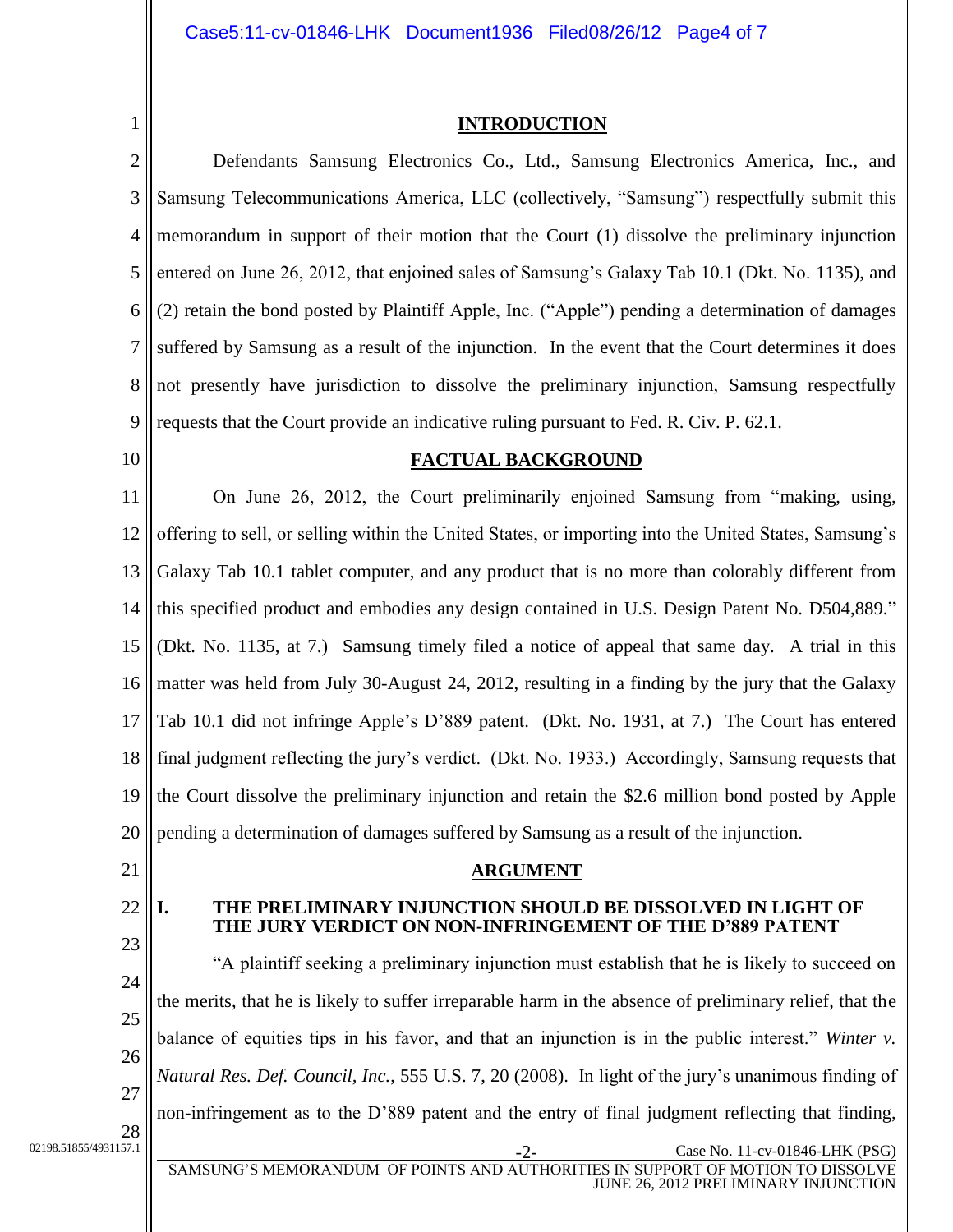## Case5:11-cv-01846-LHK Document1936 Filed08/26/12 Page5 of 7

1 2 3 4 5 6 7 8 9 10 Apple no longer has a likelihood of success on the merits. *Cf. Amazon.com, Inc. v. Barnesandnoble.com, Inc.*, 239 F.3d 1343, 1350-51 (Fed. Cir. 2001) (holding that preliminary injunction should not issue if the defendant raises a substantial question concerning infringement). There is thus no proper basis for maintaining the injunction. *See, e.g.*, *Fiber Systems Int'l., Inc. v. Applied Optical Systems, Inc.*, 2010 WL 3064286, \*1 (E.D. Tex. Aug. 3, 2010) (dissolving preliminary injunction after finding of non-infringement). *Cf. Salazar v. Buono,* 130 S. Ct. 1803, 1816 (2010) (reversing district court"s refusal to modify an injunction and holding that "[b]ecause injunctive relief "is drafted in light of what the court believes will be the future course of events, … a court must never ignore significant changes in the law or circumstances underlying an injunction lest the decree be turned into an 'instrument of wrong."").<sup>1</sup>

11

## **II. THE BOND SHOULD BE RETAINED PENDING A HEARING ON DAMAGES**

12 13 14 15 16 17 18 Rule 65 of the Federal Rules of Civil Procedure provides that the movant for a preliminary injunction must "give[] security in the amount that the court considers proper to pay the costs and damages sustained by any party found to have been wrongfully enjoined or restrained." Fed. R. Civ. P. 65(c). The Court required Apple to post a \$2.6 million bond as a condition of obtaining the preliminary injunction. (Dkt. No. 1135, at 7.) Issues relating to injunction bonds are governed by the law of the regional circuit. *Hupp v. Siroflex of America, Inc.*, 122 F.3d 1456, 1467 (Fed. Cir. 1997).

19 20 21 22 The Ninth Circuit has held that a party has been "wrongfully enjoined within the meaning of Rule 65(c) when it turns out the party enjoined had the right all along to do what it was enjoined from doing." *Nintendo of Am., Inc. v. Lewis Galoob Toys, Inc.*, 16 F.3d 1032, 1036 (9th Cir. 1994) (citing *Blumenthal v. Merrill Lynch, Pierce, Fenner & Smith, Inc.*, 910 F.2d 1049, 1054

23

 $\overline{a}$ 

28 02198.51855/4931157.1

<sup>24</sup> 1 The June 26, 2012 preliminary injunction was based on U.S. Design Patent No. D504,889 and not any of the utility patents at issue in this lawsuit. Although Apple previously moved for a preliminary injunction on U.S. Utility Patent No. 7,469,381, this Court found that an injunction

<sup>25</sup> based this patent would not be appropriate because Apple would suffer no irreparable harm. *See* Dkt. No. 449, Order Denying Motion for Preliminary Injunction at 63-64. This finding was later

<sup>26</sup> 27 affirmed by the Federal Circuit. *Apple, Inc. v. Samsung Electronics Co., Ltd.*, 678 F.3d 1314, 1327- 28 (Fed. Cir. May 14, 2012) (Bryson, J., joined by Prost, J.; O"Malley J., concurring in part and dissenting in part).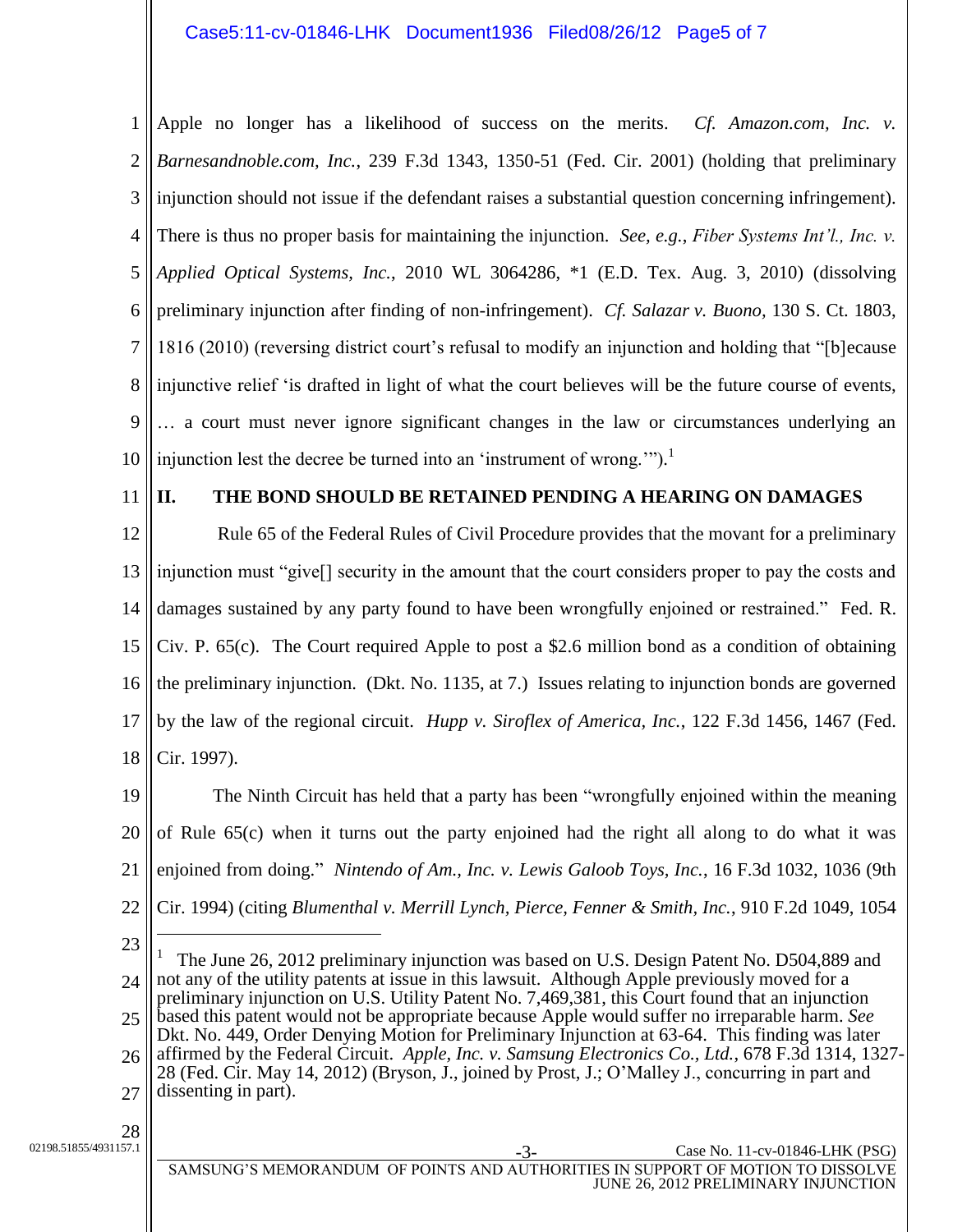1 2 3 4 5 6 7 8 9 10 11 12 13 (2d Cir. 1990) ("A party has been "wrongfully enjoined" under Fed. R. Civ. P. 65(c) if it is ultimately found that the enjoined party had at all times the right to do the enjoined act.")). There "is a rebuttable presumption that a wrongfully enjoined party is entitled to have the bond executed and recover provable damages up to the amount of the bond." *Nintendo*, 16 F.3d at 1036; *see also Blumenthal*, 910 F.2d at 1056 ("Plaintiffs are entitled to damages as may be shown to have been proximately caused by the injunction…."). Good faith of the party who obtained the injunction does not rebut the presumption that damages should be awarded on the bond. *See Nintendo*, 16 F.3d at 1037 ("Good faith in the maintenance of litigation is the standard expected of all litigants. That a party lives up to this standard simply means the party did what it ought to have done. On the other hand, if a party obtains a preliminary injunction in bad faith, that party flunks the good faith test and the presumption in favor of enforcement of the bond congeals virtually into a rock."). No separate action is required to execute on a bond. *See, e.g., Milan Exp., Inv. v. Averitt Exp., Inc.*, 208 F.3d 975, 979-80 (11th Cir. 2000).

14 15 16 17 18 19 Here, the jury found that Samsung's Galaxy Tab 10.1 does not infringe the D'889 patent. Since the purported infringement of the D"889 patent was the only basis for the preliminary injunction, the jury"s finding means that Samsung had a right to sell the Galaxy Tab 10.1 during the period in which the injunction has been in effect. Samsung is therefore entitled to recover damages caused by the improper injunction, and the Court should retain the bond so that it may do so.

20

24

25

26

27

**CONCLUSION** 

21 22 23 For the foregoing reasons, Samsung respectfully requests that the Court dissolve the June 26, 2012 preliminary injunction and retain Apple"s bond pending a hearing on damages resulting from the wrongful injunction.

28 02198.51855/4931157.1